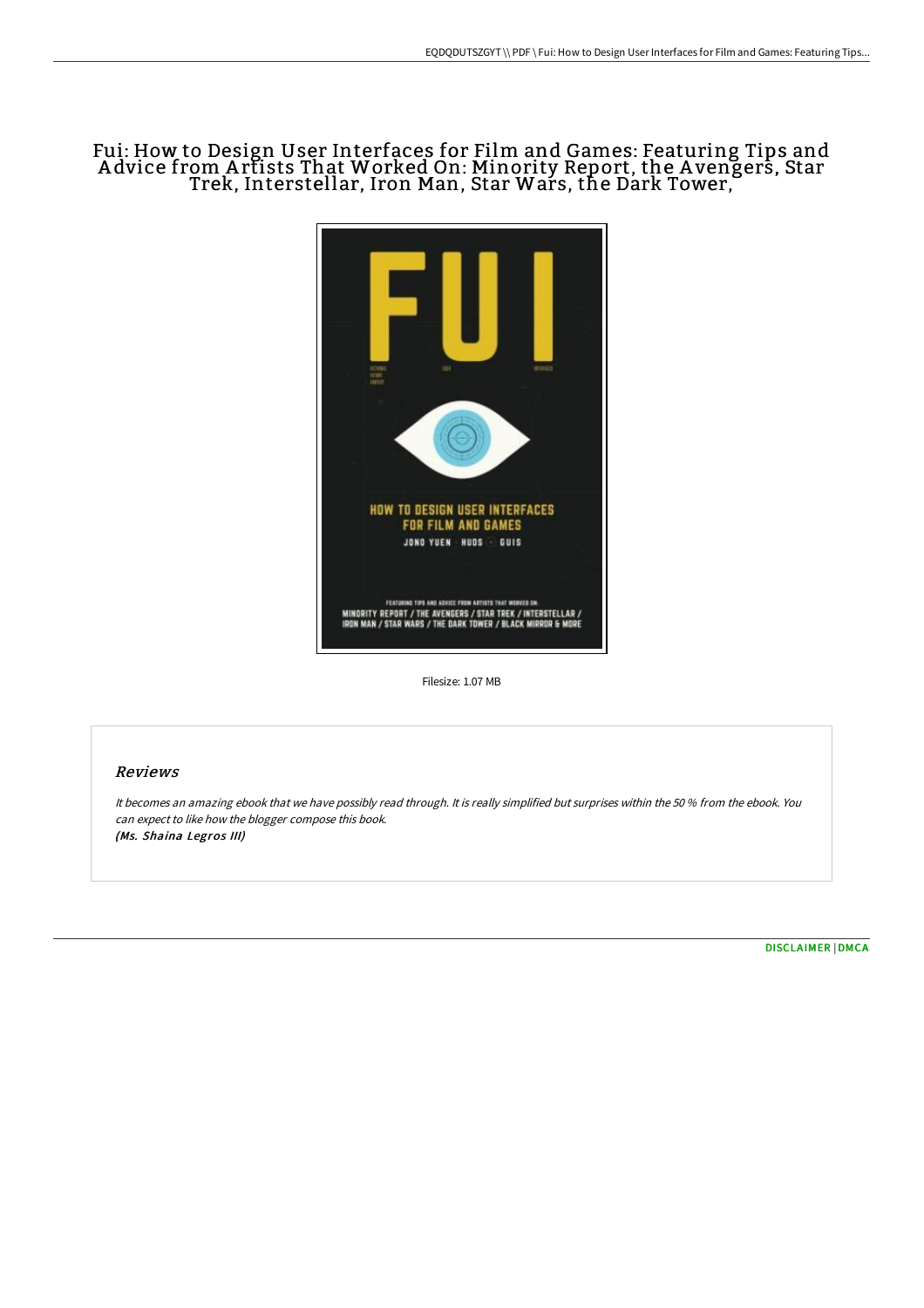### FUI: HOW TO DESIGN USER INTERFACES FOR FILM AND GAMES: FEATURING TIPS AND ADVICE FROM ARTISTS THAT WORKED ON: MINORITY REPORT, THE AVENGERS, STAR TREK, INTERSTELLAR, IRON MAN, STAR WARS, THE DARK TOWER,



Createspace Independent Publishing Platform, 2017. Paperback. Condition: New. Language: English . Brand New Book \*\*\*\*\* Print on Demand \*\*\*\*\*. Want to know how to get a job designing UI for films or games? Not sure how to get started? We ve got the answers to these and many more questions in our beginner s guide to launching a career in FUI. Jono gathers the most prolific artists in the industry to help answer some of the most common questions such as: What does the FUI process look like? What tools do FUI designers use? How do you get a job designing FUI? How do I get started? If you ve ever considered designing user interfaces for film or games, then this guide is for you. This is a guide to help people needing advice on how to get started in FUI and how to break into the industry. This is not a coffee table book full of pretty pictures or step-by-step tutorials. It is a book filled with tips and insights collected from industry professionals. ALSO INCLUDES Approaching an interface checklist Assessing an interface checklist Pro tips from our contributing artists CONTRIBUTING ARTISTS Alan Torres (Captain America: Civil War, Avengers: Age of Ultron, Furious 7, Guardians of the Galaxy) Ash Thorp (Ghost in the Shell, Call of Duty: Infinite Warfare, 007: Spectre, Total Recall, Prometheus, Robocop) Chris KieFer (Westworld, Passengers, Interstellar, G.I. Joe: Retaliation, Deep Water Horizon)) Corey Brammell (TMNT: Out of the Shadows, Ant-Man, 5th Wave, Transformers: Age of Extinction) Davison Carvalho (Star Wars: The Force Awakens, Doctor Strange, Captain America: Civil War, Mortal Kombat X) Gemma Kingsley (Black Mirror, The Conjuring 2, London Has Fallen) Jayse Hansen (Spider-Man Homecoming, Guardians 2, Star Wars: The Force Awakens, The Avengers 12, Iron Man 3) Jeremie Benhamou (Call of Duty: Advanced...

- Read Fui: How to Design User [Interfaces](http://techno-pub.tech/fui-how-to-design-user-interfaces-for-film-and-g.html) for Film and Games: Featuring Tips and Advice from Artists That Worked
- On: Minority Report, the Avengers, Star Trek, Interstellar, Iron Man, Star Wars, the Dark Tower, Online
- B Download PDF Fui: How to Design User [Interfaces](http://techno-pub.tech/fui-how-to-design-user-interfaces-for-film-and-g.html) for Film and Games: Featuring Tips and Advice from Artists That Worked On: Minority Report, the Avengers, Star Trek, Interstellar, Iron Man, Star Wars, the Dark Tower,